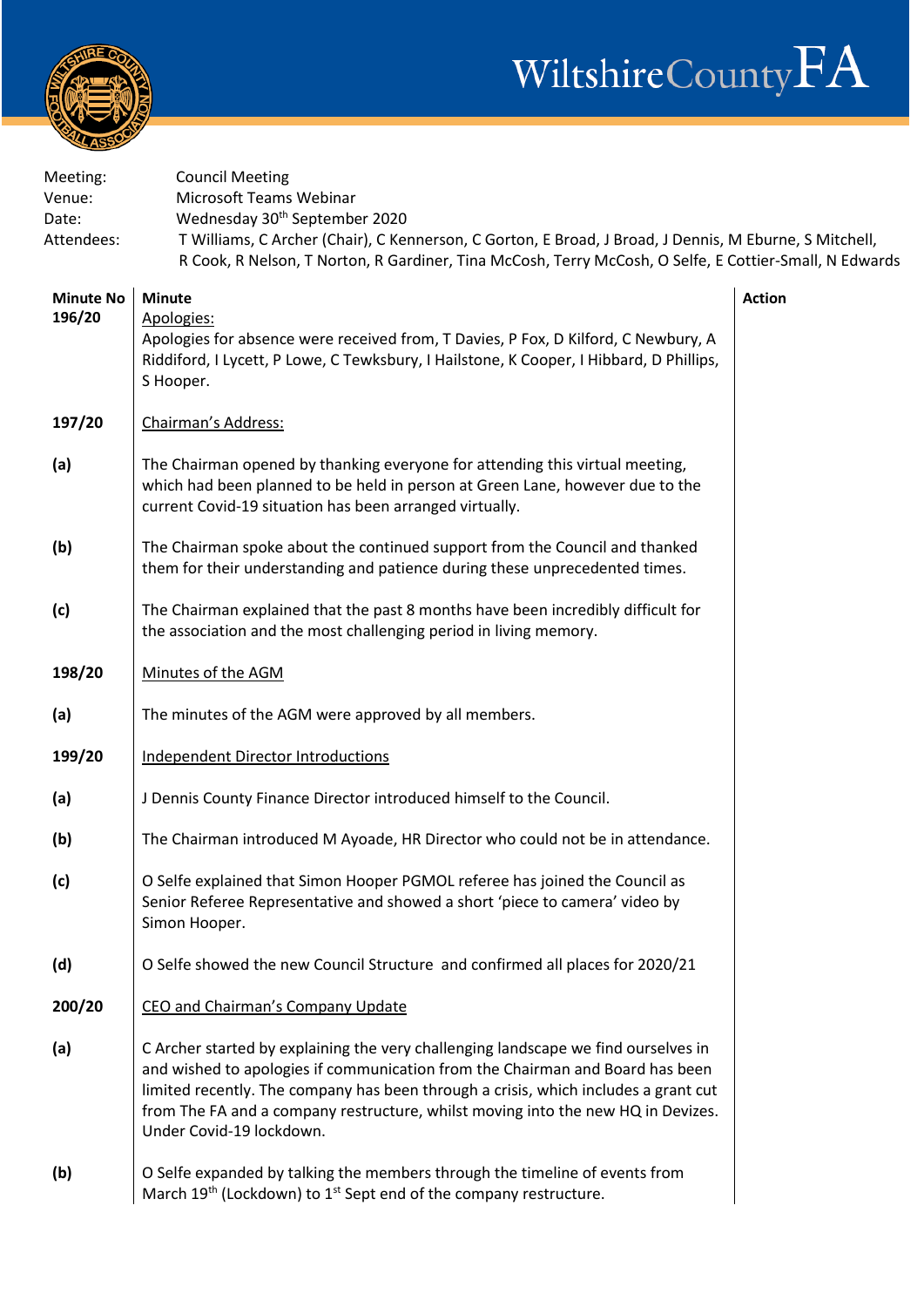## WiltshireCountyFA



| (i)        | O Selfe shared the company financial position and the forecasted budget for<br>2020/21. The company is facing a loss of over £100k. We have received a 23% grant<br>cut in FA funding per year, for the next 4 years and as such we have had to<br>restructure to company and reduce headcount by two in order to reduce the wage<br>bill by £50k.                                       |
|------------|------------------------------------------------------------------------------------------------------------------------------------------------------------------------------------------------------------------------------------------------------------------------------------------------------------------------------------------------------------------------------------------|
| (ii)       | O Selfe shared the new company Organogram and explained how roles and<br>responsibilities have changed within the structure.                                                                                                                                                                                                                                                             |
| (c)        | O Selfe highlighted the changes to the referee development with the termination of<br>the RDO position and explained the mitigating factors for how the company intends<br>to continue to support referees across the County. This has been shared with The<br>FA prior to any changes being made.                                                                                       |
| (iv)       | O Selfe shared the sort term ambitions for referee development including, roles &<br>responsibilities, relationships, appointments, CPD, course delivery and mentoring.<br>The longer-term aim is to create a holistic referee development strategy for<br>Wiltshire and this work will commence in the New Year and will link with the<br>creation of the new company strategy 2021-24. |
| (d)        | O Selfe provided a financial update on Green Lane the new County HQ and shared<br>an update on sponsorship income.<br>Action: O Selfe to share the booking sheet for Oct and Nov for Green Lane 3G with<br>Council members. The members will support to promote any gaps in the booking<br>schedule.                                                                                     |
| (e)        | S Mitchell expressed his concern with the level 1 coaching course moving online. O<br>Selfe explained that the CEO and Chairs for each County FA is in communication<br>with The FA on this matter and many have expressed a similar concern.                                                                                                                                            |
| (f)        | O Selfe introduced the volunteers' roles at Green Lane. T Norton and T Williams<br>expressed a desire to get involved at the site.<br>Action: O Selfe to speak with Doug Imrie about including T Norton and T Williams.                                                                                                                                                                  |
| 201/20     | <b>FA Representative Report (R Gardiner)</b>                                                                                                                                                                                                                                                                                                                                             |
| (a)        | All Council & Committee meetings held virtually since March - no face to face mtgs.<br>Business mostly centred around Covid-19.                                                                                                                                                                                                                                                          |
| (b)<br>(i) | The FA Initially had to decide how to complete Season 2019/20<br>Decisions<br>NLS below step 2 & Grassroot Leagues null & voided<br>NLS 1 & 2 decided on points to allow promotion & relegation<br>County Cups to be completed where practical<br>More recently guidance on how to restart playing<br>Emma & Ollie have kept you informed on decisions as they have been published       |
| (c)        | and The FA have been issuing guidance for all levels of the game.<br>Finance<br>The other major discussions have centred around the financial effect of Covid-19                                                                                                                                                                                                                         |